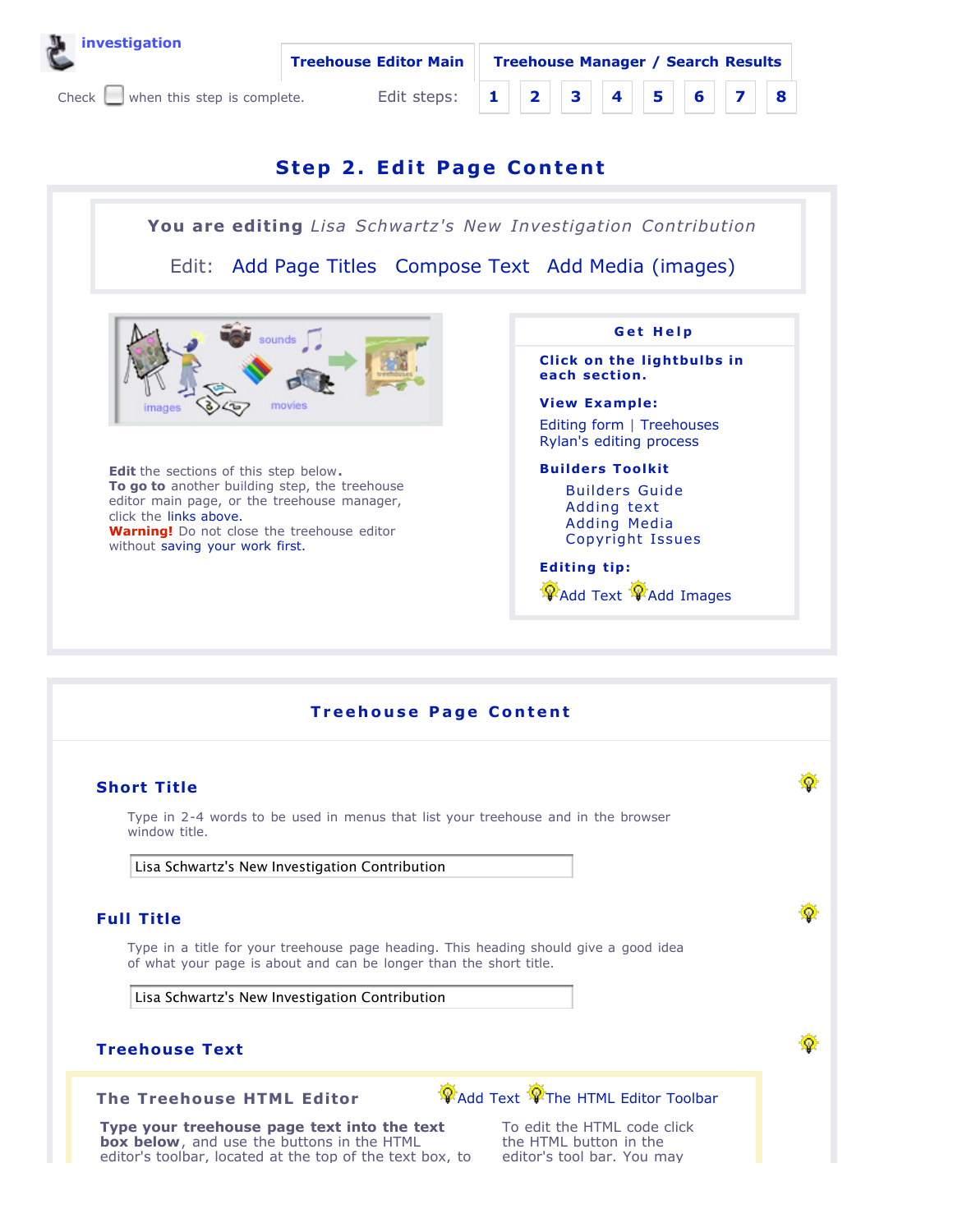add styles to your text.

**The treehouse HTML editor works in:** Internet Explorer, Firefox, Netscape and other Mozilla browsers on Windows and Mac (excluding Mac IE). It does *not* work in Safari or Opera.

editor's toolbar, located at the top of the text box, to

**If the HTML editor is working** you will see the HTML editor toolbar buttons directly above the text box. **If the HTML editor toolbar does not appear** either write your own HTML directly into the text box or use another web browser.

|                            |  | also edit HTML by turning |
|----------------------------|--|---------------------------|
| off the editor.            |  |                           |
| <b>University</b> the HTML |  |                           |

editor's tool bar. You may

Submit editor. \*If checked, the editor will remain off for all subsequent treehouse editing. Uncheck the box and submit again to turn the editor back on.

優

| ۱÷<br>$\begin{array}{ c c c c c c c c } \hline \text{---} & \text{tiny} & \text{Paragraph} \ \hline \end{array}$<br>$B$ $I$ $U$                                                                                                                                                                                                                                                                                                                                                                             |                               |
|-------------------------------------------------------------------------------------------------------------------------------------------------------------------------------------------------------------------------------------------------------------------------------------------------------------------------------------------------------------------------------------------------------------------------------------------------------------------------------------------------------------|-------------------------------|
|                                                                                                                                                                                                                                                                                                                                                                                                                                                                                                             |                               |
| <b>Treehouse Media</b><br>Follow steps 1 - 4 below to add images to your treehouse:<br>Find Images                                                                                                                                                                                                                                                                                                                                                                                                          | top   go to save and preview! |
| 1. Click the "find images" button above to search for images in the<br>ToL database that you may insert into your treehouse. You will<br>need to use the image ID# and copyright information found in the<br>media results window for the image you decide to insert into your page.<br>2. Once you have found an image that you would like to use, type TOLIMG<br>and the ID# of the image in the text box above where you would like<br>the image to appear in your treehouse.<br>For example: TOLIMG1234 |                               |